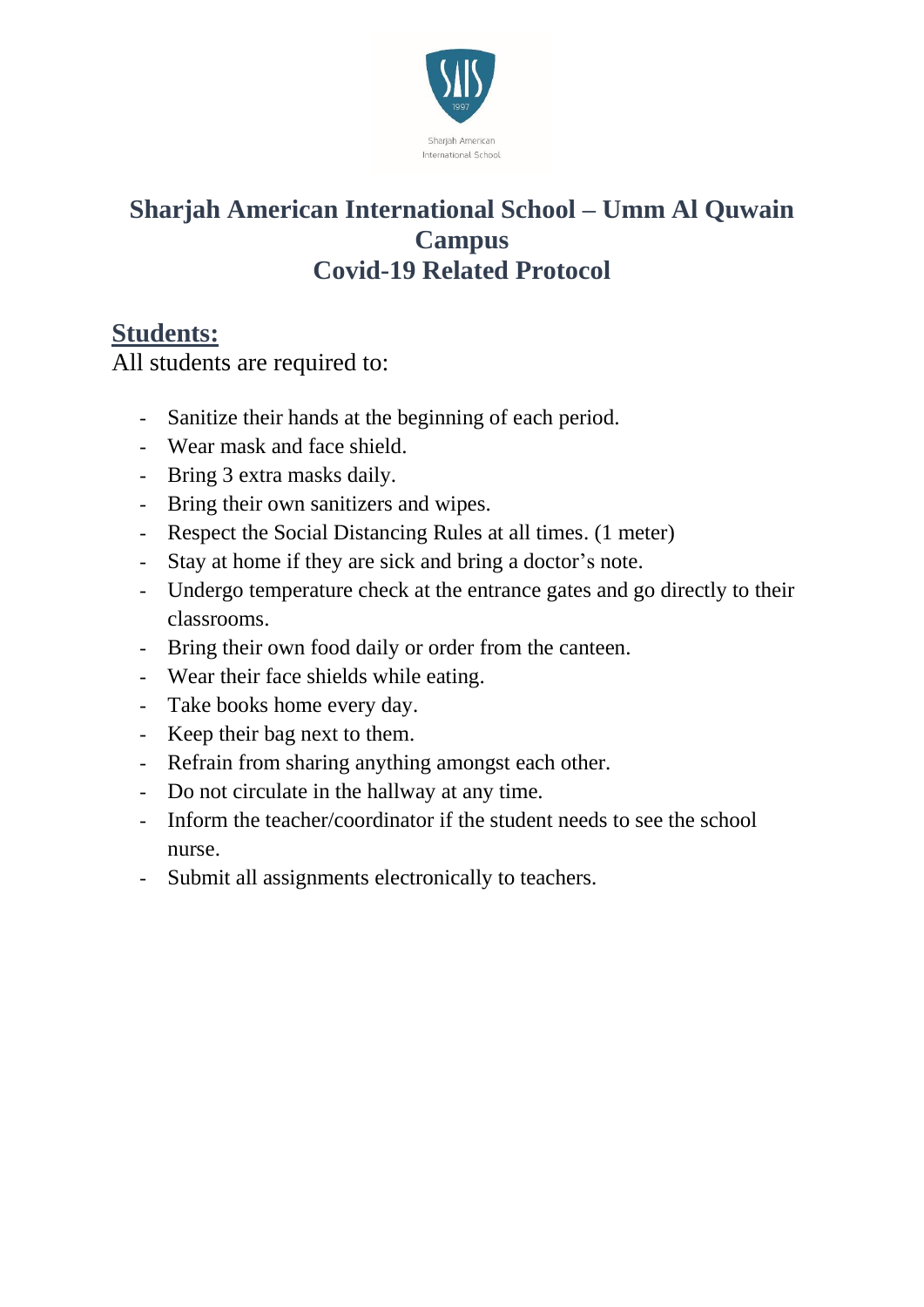# **Staff:**

All staff are required to:

- Sanitize their hands when entering the school.
- **Wear mask and face shield.**
- Undergo temperature check at the entrance gate .
- Respect the Social Distancing Rules at all times (2 meters)
- Ask students at the beginning of every period to sanitize their hands.
- Create a schedule for frequent hand washing (KG and Elementary)
- Avoid sending students to the nurse (The nurse will come to class and assess the situation)
- Attend a Microsoft Teams meeting to go over all the COVID-19 safety measurements and procedures.
- Meet online with parents and explain all the safety measurements and procedures.
- Remind students daily (the last 10 minutes of the  $1<sup>st</sup>$  period) of the COVID-19 protocols.
- Don't leave the school premises during the day. In case of emergencies and after seeking the principal's approval, staff should change their clothes and undergo the temperature checking and sanitizing procedure prior to re-entering the school building.
- Bring their own food and drinks, no water dispensers will be provided, social distancing should be respected.
- Ensure that there are sufficient communication reminders on safety for the students (e.g. regular reminders by teachers, foot markings on the floor, posters etc.)
- **Staff working Hours: Teachers: 7:00 am to 3:00 pm. Admin: 7:00 am to 3:00 pm. Lateness starts at ??**
- Signing in/out is a must.
- All travellers must adhere to the UAE authority requirements, including any self-isolation and testing requirements. Travellers must take another PCR test after 5 days of their arrival in UAE.
- Download the Al Hosn App.
- **All teachers teaching period 1 should be in the classrooms by 7:15 am max, ready to welcome the students.**
- **All elementary homeroom teachers are on duty in their homeroom class from 1:40 pm-2:00 pm to supervise dismissal time**.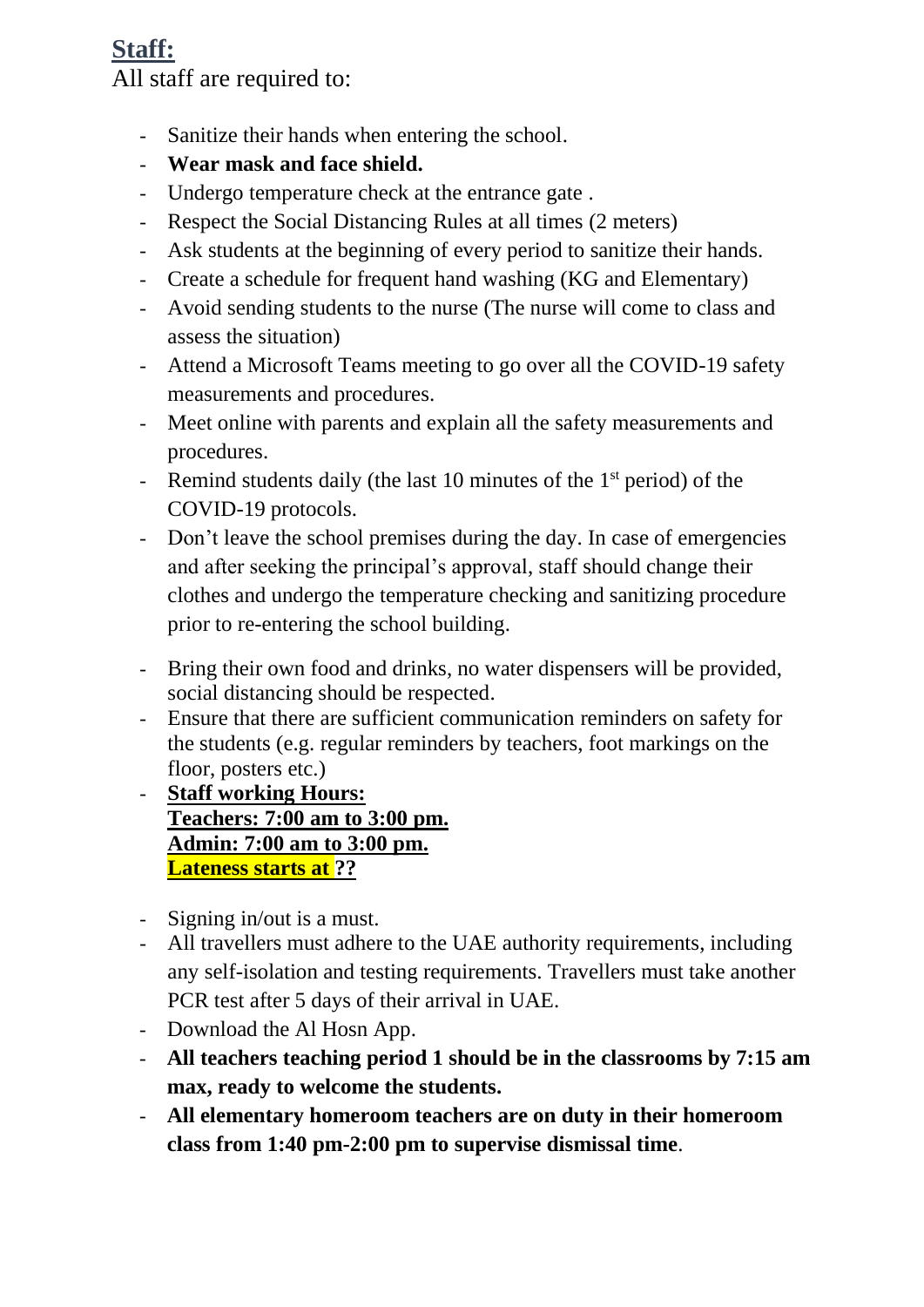# **Parents:**

All Parents are required to:

- Check their child's temperature every morning before leaving the house. If they have any cough, sneeze, or flu symptoms the child needs to stay at home.
- Wait with the child for the bus pick-up and temperature check. Keep the child at home if temperature is >37.5.
- Ensure that each child has his/her own hand sanitizer and wipes.
- Ensure that the child has enough masks (3 at least) for the day and is wearing the face shield.
- In Elementary and KG sections, only 1 family member wearing mask can enter the school and drop/pick up students, he is not allowed to stay longer than 10 minutes inside the school building. Social distancing should be respected inside the school. All communication with teachers should be done online after school hours.
- Middle and High School Parents should stay in the car during the drop and pick-up time. Students will be directed to their parents' cars.
- Ensure that the child has his/her books needed for the day. (Schedules should be checked on a daily basis to avoid forgetting books at home.) --- Delivering materials/food to students during the day is strictly not allowed.
- Inform the school receptionist or section coordinator if the child needs to be picked up early, provide a valid reason. Wait for the child in the car. The child will be escorted by a school staff member to his parents' car.
- Attend the awareness sessions on Zoom where all the COVID-19 safety measurements and procedures will be shared (during the week of August  $22<sup>nd</sup>$  according to the schedule sent on the portal).
- Be aware that tuition/registration fees payments will be done through **Online Banking**. **Parents who wish to come to school and pay, should be doing so between 2:30 pm to 4 pm**. Temperature screening, sanitization, and social distancing will be strictly followed.
- Respect and abide by the dismissal time. (check schedule below)
- Parents will not be allowed to enter the administration area or school premises during school hours. Appointments for face-to-face meetings will be arranged with the receptionist or secretaries and will be held after 2:30 pm.
- Online Parent-Teacher Meetings will be held either on Teams or Zoom.
- Online Parent-Teacher Association will be held either on Teams or Zoom.
- Check regularly the school portal and whatsapp groups to stay abreast of all updates shared by the school.
- Sign a travel declaration form online and submit to the school prior to travel occurring or in case of traveling during the summer break on the link below.

<https://www.dha.gov.ae/en/Pages/coronaregistration.aspx>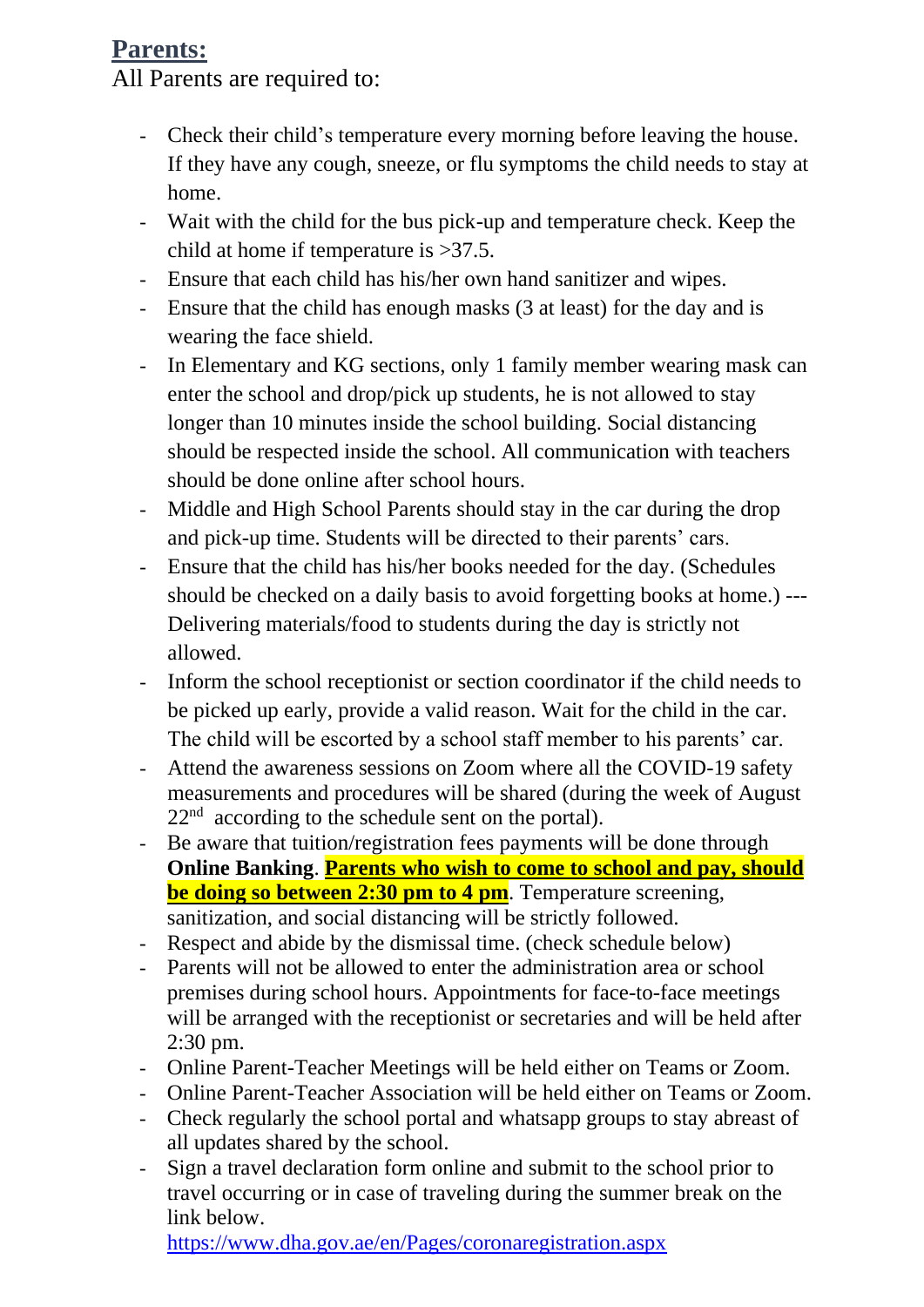- Download the Al Hosn App to ensure traceability in the event of infection.
- Sign an undertaking stating the following: o They will ensure that their child/children has/ve had the mandatory COVID-19 test prior to joining the school.

o They will keep their child/children at home if they are generally unwell. o They will ensure their child/children follow school requirements for return to school after day/s of absence.

o They will ensure that they immediately pick up their child/children from school in case they become sick or has/ve contacted COVID-19 suspected case at the school. They will immediately follow protocols in these cases as communicated by the school.

o In case their child/children test positive, they are committed not to bring their child/children to school until tested negative. In this case, they are committed to continue their child/children's education through distance learning.

#### **Visitors:**

All visitors are required to:

- Visitors are not allowed to enter the school premises during the school day unless if they have an appointment and their names are registered with the security member.
- Sanitize their hands when entering the school.
- Wear a mask.
- Undergo temperature check at the entrance gate.
- Respect the Social Distancing Rules (2 meters).

# **Buses/Transportation:**

- Undergo temperature check before entering the bus. If any student has a fever, he/she will not be allowed to enter the bus or to come to school.
- Sanitize their hands before entering and after leaving the bus.
- Respect the bus capacity of only 50% of students.
- Create a seating plan 1.5 meters physical distancing.
- Seat students from the rear to the front of the bus to prevent walking past each other.
- Wear a face mask is obligatory for everyone on the bus.
- Allocate one seat in case of a suspected case of COVID-19. The isolated seat will be next to the driver with a plastic isolation curtain.
- Food is strictly forbidden on the bus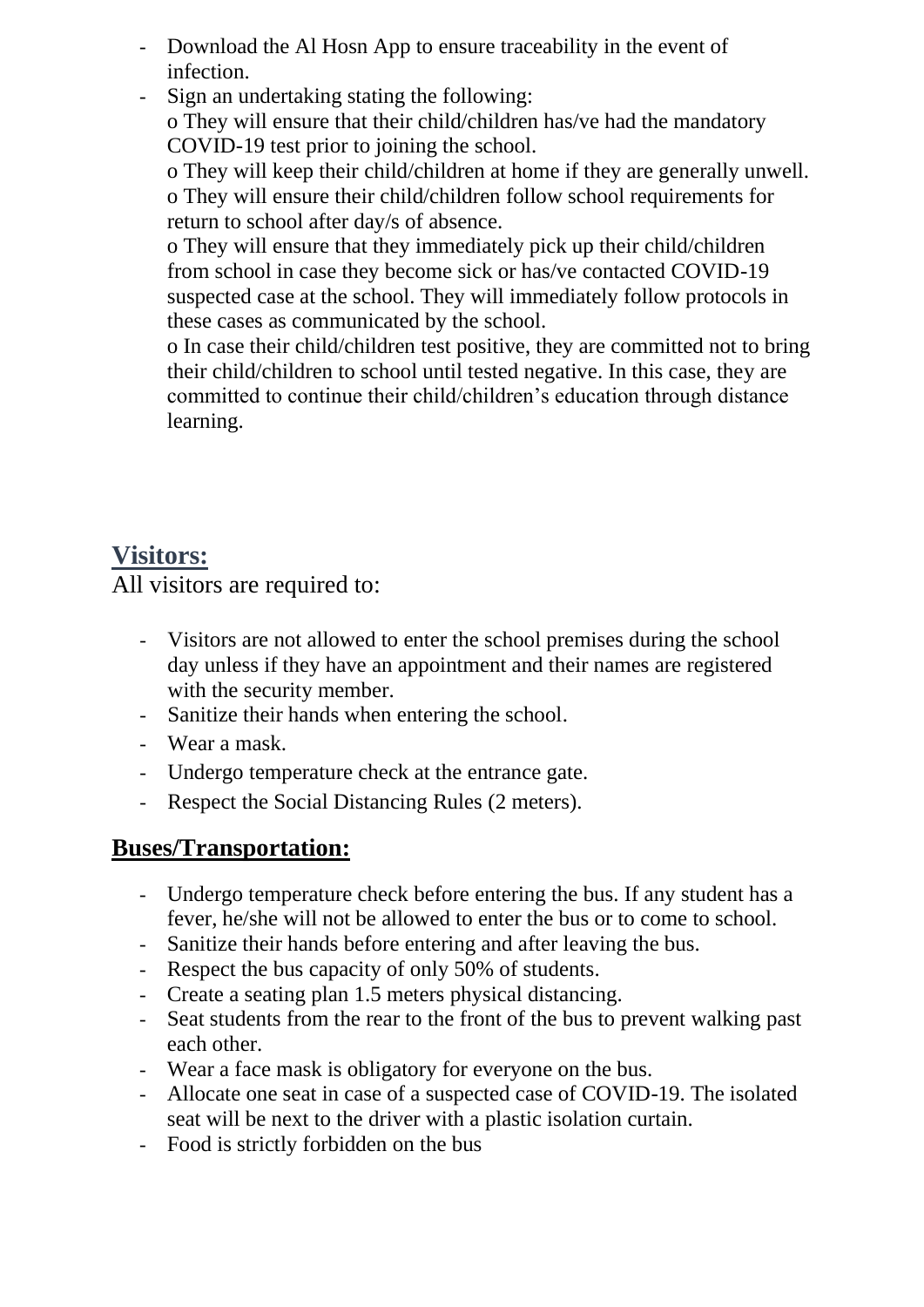#### **Textbooks and Stationaries/School uniforms:**

- All books and Stationaries will be sterilized and distributed to the students in the classroom.
- Students are not allowed to go to the bookstore.
- School uniforms will be distributed in the classroom.

#### **Classrooms**

- Implementing physical distancing in classroom. (1 meter)
- Label all the students' desks.
- No group work will be held, except online.
- Use paperless strategy. All homework and classwork will be corrected online only, to respect the physical distancing rule.

# **School Library**

- Library sessions will be conducted inside the classrooms; e-books will be used only.

# **School Clinics:**

- Students are not allowed to visit the clinic. If students feel unwell, nurses will visit classes to assess the situation.
- All medical staff will complete COVID-19 training.
- Nurses will prepare a comprehensive communication and awareness plan.
- Nurses will prepare an assessment log and update it daily.
- Nurses are responsible for the daily Covid-19 awareness with all stakeholders.
- Managing a potential Covid-19 case in school
- Student will stay in the isolation room.
- The nurse will notify parents and administrators.
- The whole school will be sanitized and disinfected.
- Emergency procedures will take place.
- Managing a confirmed case
- The whole school will be sanitized and disinfected
- Follow the tracing procedures to ensure that all people who were in contact with the infected will be isolated.
- Emergency procedures will take place.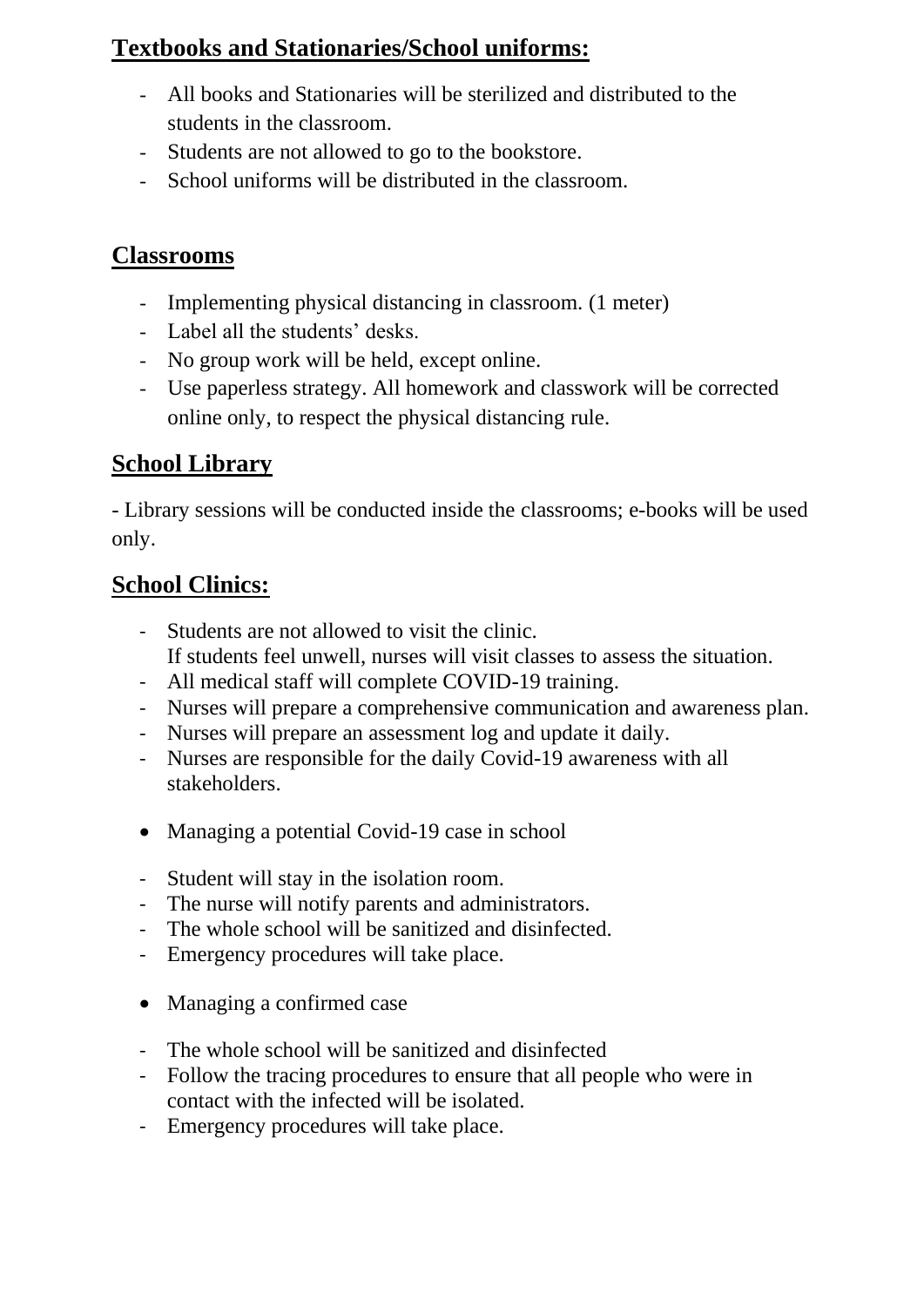#### **Prayer Rooms**

- Wear a mask before entering the prayer room
- Respect the physical distancing (2 meters) inside the prayer rooms.
- Sanitize the prayer room after each prayer.
- Staff members will pray in their offices, only students will pray in the prayer rooms.
- Students will bring their own praying mats.
- Social distancing stickers will be placed in the prayer rooms.

#### **Bathrooms**

- Students will seek the teachers' permission to use the bathroom.
- Teacher will check with the coordinator for availability to avoid commotion in the bathrooms.
- In one classroom, one student at a time will be allowed to go to the bathroom.
- Students will wash and sanitize their hands after using the bathroom.
- Cleaners will clean and sanitize the bathroom after each use.

# **Food/Canteen**

- Students are encouraged to bring their food from home.
- The canteen personnel will distribute the food in classes.
- Sharing food is not allowed at any time.
- Eating in groups is not allowed.
- Respect the social distancing rules when visiting the canteen.
- Ordering food from restaurants or catering facilities is strictly not allowed.

# **Playground/ Break Time**

- Students will be encouraged to spend break time in class or in the playground under the teachers' supervision to ensure that social distancing is respected.
- Wear a face shield
- Respect physical distancing rules at all times.
- Do not play in group.

# **Pickup/ Drop off Time**

- **Staff working Hours: Teachers: 7:00 am to 3:00 pm. Admin: 7:00 am to 3:00 pm. Lateness starts at ??**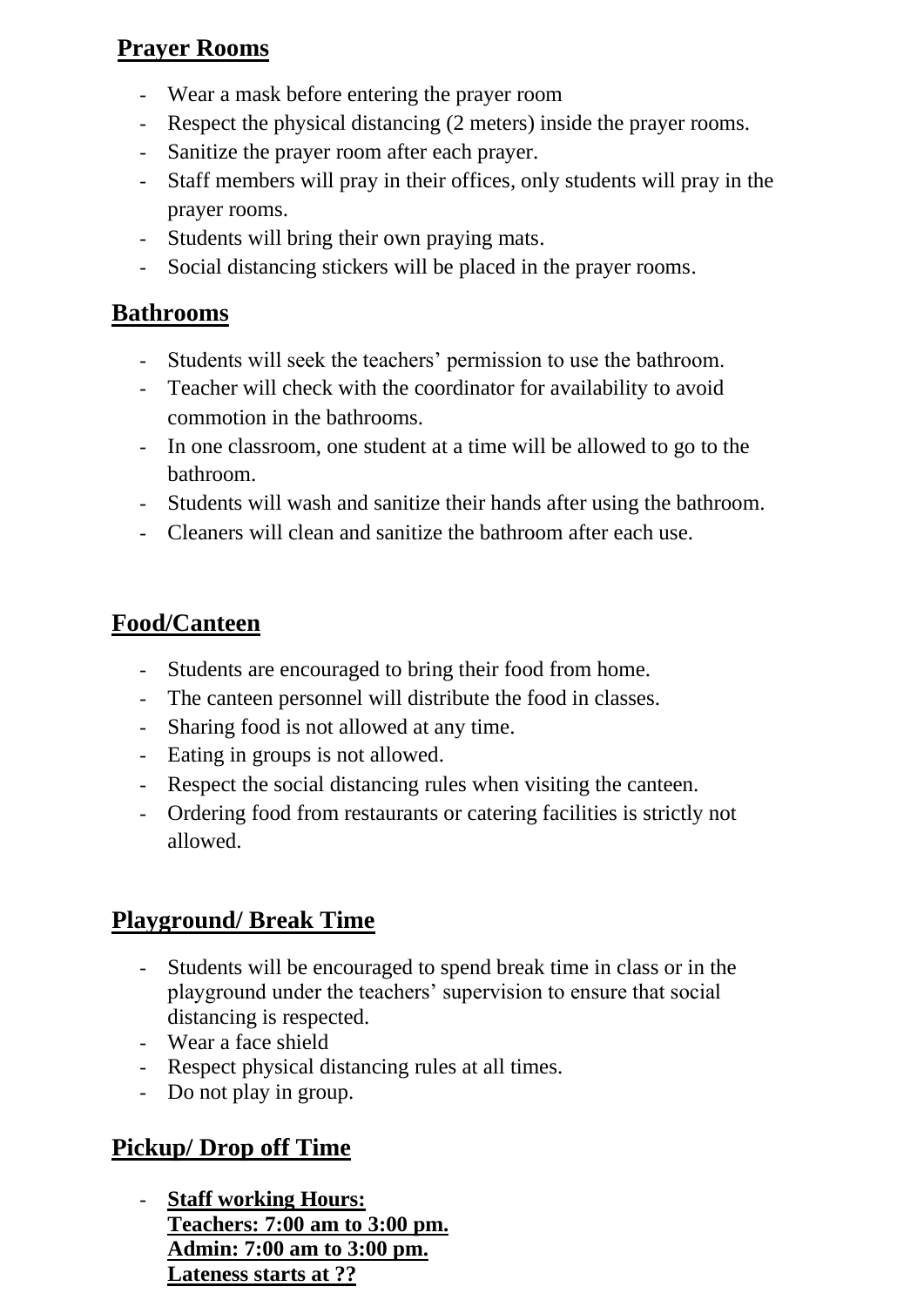#### **Parents Visits to School: 2:30 pm – 4:00 pm**

- School Gates (3 entrances) will open from 7:15 am to 8:00 am to welcome students: Reception for Elementary, Gate 1 for KG2, MS and HS Girls, Gate 6 for MS and HS Boys.
- Temperature screening will be done at the entrance gates.
- KG and Elementary Parents with masks on will drop their children at the gate and leave.
- Middle and High School Parents should stay in the car during the drop and pick-up time. Students will be directed to their parents' cars.
- Dismissal will be done by section to avoid commotion as per the schedule below. Dismissal time should be strictly followed by parents.

| <b>Dismissal Time per Section</b> |                                               |                            |  |
|-----------------------------------|-----------------------------------------------|----------------------------|--|
| <b>Time</b>                       | <b>Classes</b>                                | <b>Gate Number</b>         |  |
|                                   |                                               |                            |  |
| 12:40 pm                          | <b>KG</b>                                     | 1 and 10                   |  |
| 1:40 pm                           | Grade 1 and Grade2                            | 3                          |  |
| 1:50 pm                           | Grade 3 and Grade4                            | 3                          |  |
| $2:00$ pm                         | Middle School                                 | 6 for boys and 9 for girls |  |
| 2:10 pm                           | High School +                                 | 6 for boys and 9 for girls |  |
|                                   | <b>Bus Students</b>                           |                            |  |
| $2:00$ pm                         | <b>Elementary Bus</b>                         | <b>Bus Gate</b>            |  |
|                                   | <b>Students (Gathering in</b><br>the Gym)     |                            |  |
|                                   |                                               |                            |  |
| 2:15 pm                           | <b>Elementary Students</b><br>move to the bus | <b>Bus Gate</b>            |  |
| $2:20$ pm                         | Buses leave the school                        |                            |  |

# **After School Remedial and Educational Clubs**

After school remedial and educational clubs will be held on Microsoft Teams after school hours from 3:00 – 4:00 pm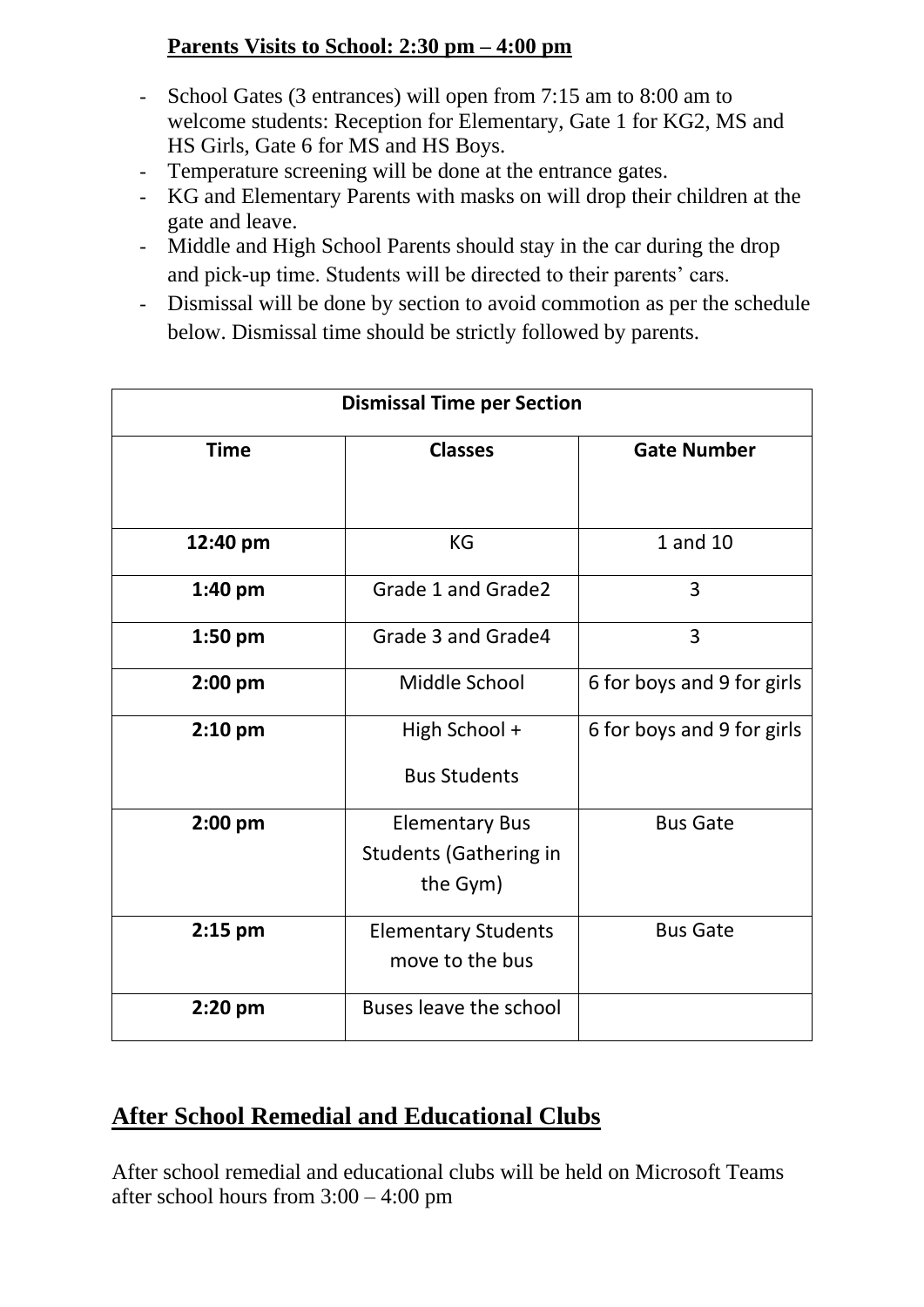### **Teachers, Staff Offices and Common Areas**

- All staff members are required to wear a mask at all times.
- Respect physical distancing.
- Pray in their offices/staff rooms.

# **School delivery model in September 2021.**

- Type of Plan: **Hybrid Model**
- **School Timings as approved by MOE**
- **Classroom Capacity (distance between students is 1 m)**

| KG                  |                 |  |
|---------------------|-----------------|--|
|                     |                 |  |
|                     |                 |  |
| <b>Period</b>       | <b>Time</b>     |  |
| Period 1            | $8:00 - 8:40$   |  |
| Period 2            | $8:40 - 9:20$   |  |
| Break 1             | $9:20 - 9:40$   |  |
| Period 3            | $9:40 - 10:20$  |  |
| Period 4            | $10:20 - 11:00$ |  |
| Break 2             | 11:00-11:20     |  |
| Period 5            | $11:20 - 12:00$ |  |
| Period <sub>6</sub> | 12:00-12:40     |  |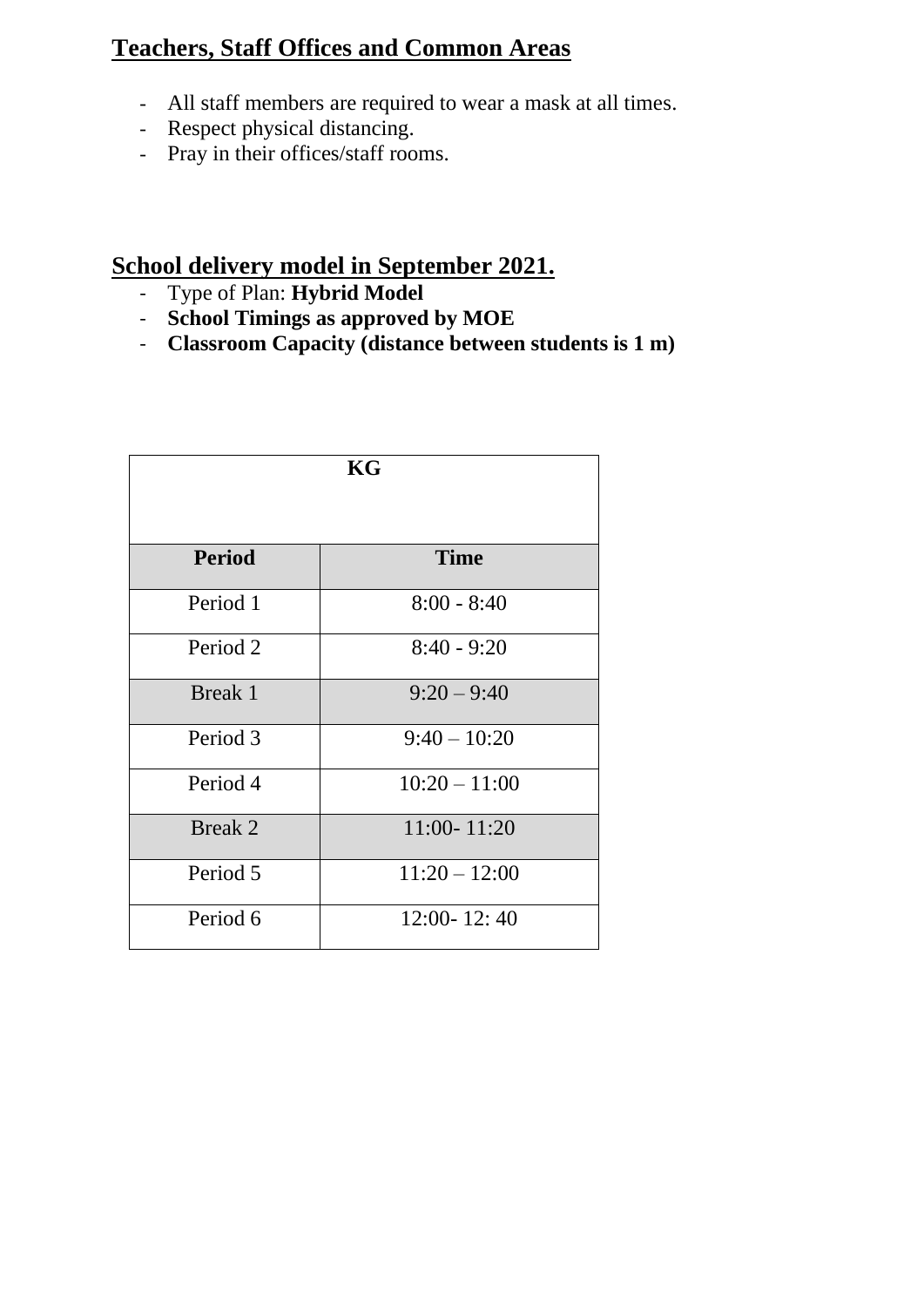| $G1-4$        |                 |  |
|---------------|-----------------|--|
|               |                 |  |
| <b>Period</b> | <b>Time</b>     |  |
| Period 1      | $8:00 - 8:40$   |  |
| Break 1       | $8:40 - 9:00$   |  |
| Period 2      | $9:00 - 9:40$   |  |
| Period 3      | $9:40 - 10:20$  |  |
| Period 4      | $10:20 - 11:00$ |  |
| Break 2       | $11:00 - 11:20$ |  |
| Period 5      | $11:20 - 12:00$ |  |
| Period 6      | $12:00 - 12:40$ |  |
| Period 7      | $12:40 - 1:20$  |  |
| Period 8      | $1:20 - 1:50$   |  |

| $G$ 5-8             |                 |  |
|---------------------|-----------------|--|
|                     |                 |  |
| <b>Period</b>       | <b>Time</b>     |  |
| Period 1            | $8:00 - 8:40$   |  |
| Period 2            | $8:40 - 9:20$   |  |
| Break 1             | $9:20 - 9:40$   |  |
| Period 3            | $9:40 - 10:20$  |  |
| Period 4            | $10:20 - 11:00$ |  |
| Period 5            | $11:00 - 11:40$ |  |
| Break 2             | $11:40 - 12:00$ |  |
| Period <sub>6</sub> | $12:00 - 12:40$ |  |
| Period 7            | $12:40 - 1:20$  |  |
| Period 8            | $1:20 - 2:00$   |  |